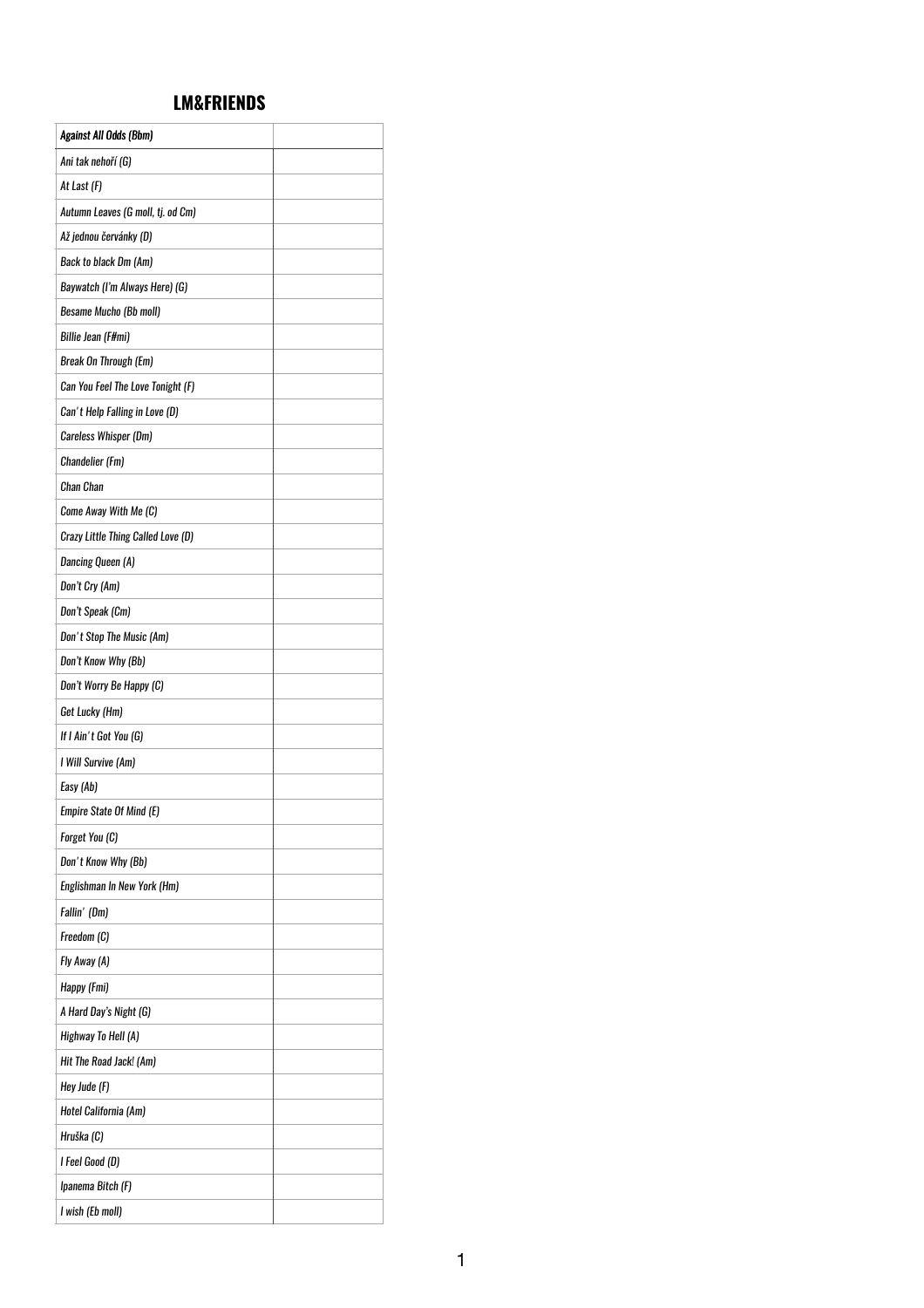| Against All Odds (Bbm)             |  |
|------------------------------------|--|
| If I Ever Lose My Faith In You (A) |  |
| Imagine (C) TODO                   |  |
| I Started A Joke (G)               |  |
| Isn't She Lovely (C#mi)            |  |
| It Ain't Over Til It's Over (C#)   |  |
| Jednou mi fotr povídá (A)          |  |
| Jednou ráno (Dm)                   |  |
| Johnny B. Goode (Bb)               |  |
| Let It Be (C)                      |  |
| Lady Carneval (A)                  |  |
| Layla (Dm)                         |  |
| Light My Fire (G)                  |  |
| Living On The Prayer (Em)          |  |
| Locked Out of Heaven (Dm)          |  |
| Master Blaster (Cm)                |  |
| Mám jednu ruku dlouhou (E => A)    |  |
| Marry You (F)                      |  |
| Měsíc (Em)                         |  |
| Mezi horami (F#m)                  |  |
| Mmm mmm mmm (Gm)                   |  |
| Monkey Man (E)                     |  |
| More Than Words (G)                |  |
| Nafrněná                           |  |
| Na kolena (C)                      |  |
| Nad stádem koní (D)                |  |
| Natural Woman (C)                  |  |
| Nights in white satin (Dm)         |  |
| No Woman, No Cry (C)               |  |
| Oye Como Va (Am – D)               |  |
| Ohoř (v čemkoliv)                  |  |
| Perfect Day $(Am = > A)$           |  |
| Plush (G) TODO                     |  |
| Promise Me (Cm)                    |  |
| Rehab C (G)                        |  |
| <b>Riders On The Storm (Emi)</b>   |  |
| Rockenroll pro Beethovena (C)      |  |
| Rome Wasn't Built In A Day C       |  |
| Sametová (G)                       |  |
| Saving All My Love For You (A)     |  |
| Sbírka zvadlejch růží (A)          |  |
| Sbohem, galánečko (A => E)         |  |
| <b>Shalow</b>                      |  |
| Simply The Best (F)                |  |
| Sing It Back (Ebm)                 |  |